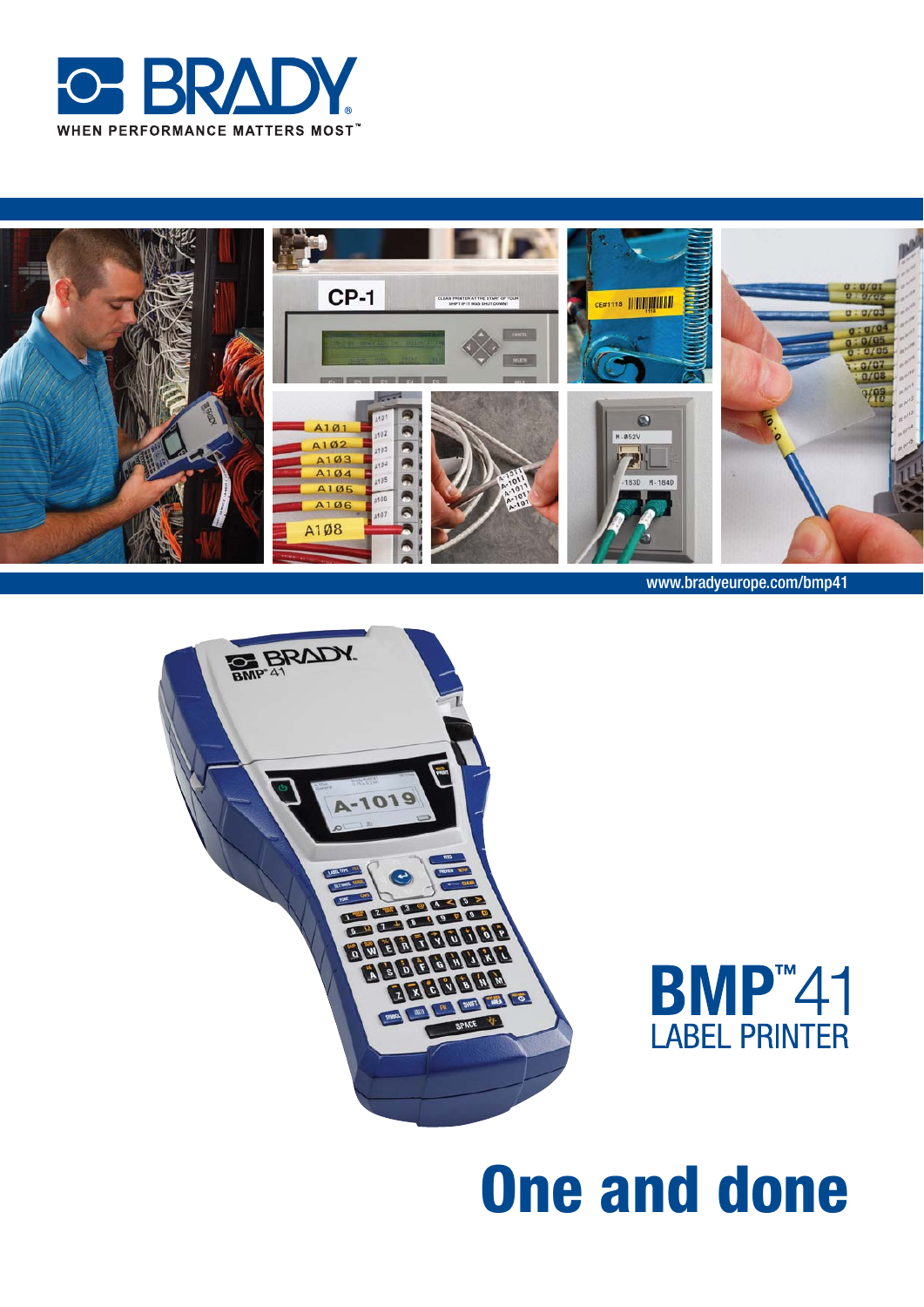# One and done

# **BMP**<sup>2</sup>41 **LABEL PRINTER**

#### Print it once, print it all, get it done!

The BMP™41 label printer is the rugged, portable solution that gives you the versatility to create your own length or already-sized die-cut and continuous labels anywhere, anytime! The BMP™41 label printer is designed with you in mind. Get your labelling done easier and faster so you can get on with your day. You only need one printer to print everything you need.

Whether you are faced with your jobs for the day or one-off tasks, the BMP™41 printer saves you time and money by printing your labels once and getting it done.

- Quick cartridge loading with already matched ribbon
- Prints up to 250 labels per day at a print speed of 33 mm/second
- Drop-tested to ensure it can withstand any environment

Brady labels keep you in compliance with appropriate industry-specific regulations.

#### Exceptional material variety and durability

The BMP™41 printer prints durable, true-sized 25 mm wide die-cut or continuous identification to maximize the amount of data on your label. Compatible with up to 10 different industry specified materials that last, the BMP™41 prints for a variety of applications. Key applications include wire marking, sleeving, panel labelling, terminal block, patch panel, general identification and more!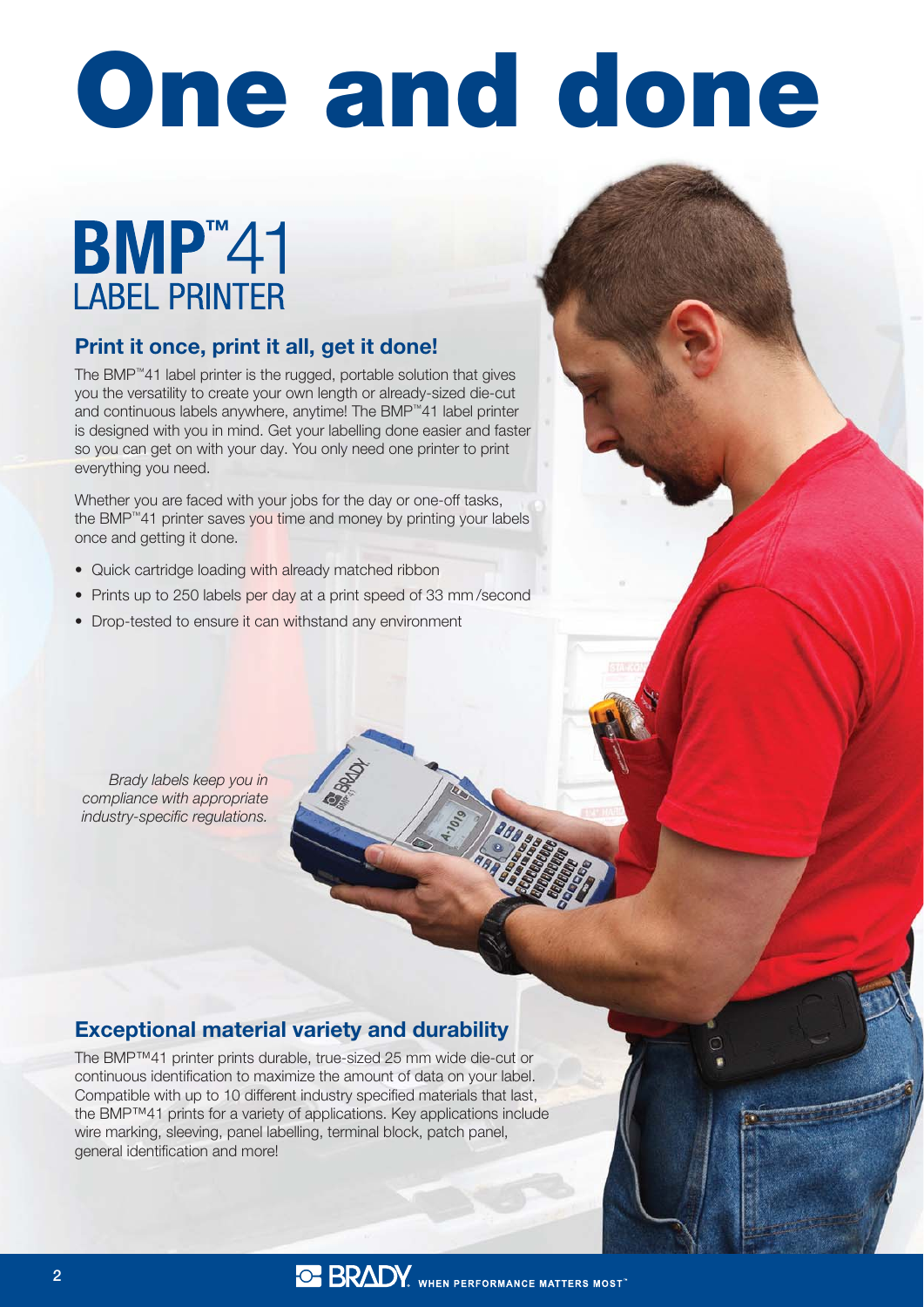

#### Sample of the easy-to-use menu keys:

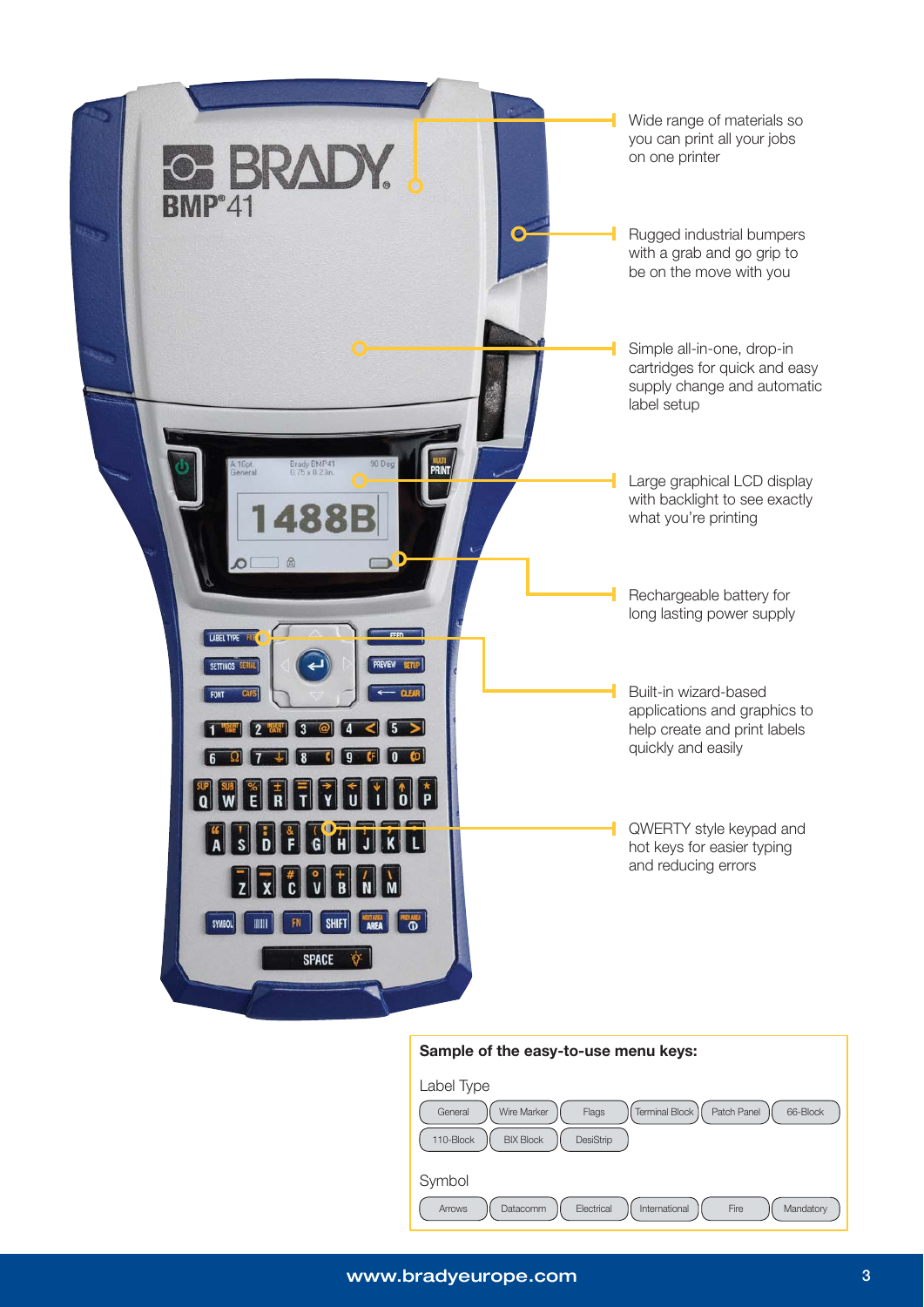# Material Overview

| <b>Voice &amp; DataCom ID</b>                   |                                                                                                                                                                                                      |                                                                               |
|-------------------------------------------------|------------------------------------------------------------------------------------------------------------------------------------------------------------------------------------------------------|-------------------------------------------------------------------------------|
| 18-BC02<br>18-BC01<br><b>Cable Flags</b>        | $G - 1$<br>$G - 2$<br>$G - 3$<br>$3 - 07$<br>$G - \emptyset 8$<br>$G - \emptyset 9$<br>of this is the set of the set of the set of the set of the set of the set<br>Punch Block & Patch Panel Labels | Self-laminating Cable Markers                                                 |
| <b>Electrical ID</b>                            |                                                                                                                                                                                                      |                                                                               |
| A100<br>A101                                    | 0:0:04<br>0:0/05<br>O:0/05<br>$43 - 8$<br>A <sub>B</sub><br>O: 0/06<br>0:0/06<br>$O:O$ / $O7$<br>0:0/07<br>0:0108<br>0:0/08                                                                          | <b>CP-1</b><br>CLEAN PRINTER AT THE START OF YOUR<br>HIFT IF IT WAS SHUT DOWN |
| <b>Terminal Block Markers</b>                   | PermaSleeve® Wire Marking Sleeves                                                                                                                                                                    | <b>Control Panel &amp; Electrical Panel Labels</b>                            |
| <b>Facility &amp; Safety ID</b>                 |                                                                                                                                                                                                      |                                                                               |
| WARNING KEEP<br><b>CLEAR</b><br>QA HOLD AREA    | <b>SE BRADY</b><br><b>ACTIVES</b><br>SE BRADY<br>$UOM = 1 BOX$<br><b>THE REAL PROPERTY</b><br><b>DO NOT OPEN BOXES</b>                                                                               | 言<br>旨<br>Dave S.<br>$\equiv$<br>E<br>$\vert$ $\vert$                         |
| Indoor / Outdoor Grade Facility & Safety Labels | Warehouse Identification                                                                                                                                                                             | <b>General Industrial Labels</b>                                              |

Indoor / Outdoor Grade Facility & Safety Labels

# **MATERIAL OVERVIEW**

| <b>Material</b>    | <b>Finish</b>                        | Temp (° <u>C)</u><br>(Tested for 30 days) |        | <b>Additional Features</b>                                                                                                                                                        | <b>Application</b>                                                                            | <b>Approval/Compliance</b>                                                                                                                  |
|--------------------|--------------------------------------|-------------------------------------------|--------|-----------------------------------------------------------------------------------------------------------------------------------------------------------------------------------|-----------------------------------------------------------------------------------------------|---------------------------------------------------------------------------------------------------------------------------------------------|
|                    | <b>Heat-shrink Polyolefin Sleeve</b> |                                           |        |                                                                                                                                                                                   |                                                                                               |                                                                                                                                             |
| B-342              | Matt                                 | $-70 °C$                                  | 130 °C | Heat-shrinkable; Self-Extinguishing. Available in<br>White or Yellow.                                                                                                             | Wire & Cable Marking                                                                          | SAE-AMS-DTL-23053/5 C (class 1); SAE-<br>AS-81531; MIL-STD-202 method 215K; tested<br>per ASTM E162 and ASTM E662; UL224;<br>RoHS-compliant |
| <b>Nylon Cloth</b> |                                      |                                           |        |                                                                                                                                                                                   |                                                                                               |                                                                                                                                             |
| <b>B-499</b>       | Matt                                 | $-40 °C$                                  | 90 °C  | Permanent adhesion; write-on capabilities.<br>Available in White.                                                                                                                 | Wire & Cable Marking; Laboratory Identification                                               | UL Recognised; CSA Accepted; Halogen Free<br>(DIN VDE 0472/part 815), RoHS-compliant                                                        |
| Polyester          |                                      |                                           |        |                                                                                                                                                                                   |                                                                                               |                                                                                                                                             |
| B-422              | Gloss                                | $-40 °C$                                  | 100 °C | 2 mil adhesive recommended for application on<br>textured surfaces. Available in White.                                                                                           | General & Industrial Identification; Rating &<br>Nameplate Labels; Voice & Data Communication | UL Recognised; CSA Accepted; RoHS-compliant                                                                                                 |
| $B-428$            | Matt                                 | $-40 °C$                                  | 120 °C | Designed for rating or serial plates, product<br>information, warranty labels and inventory<br>control labels. Available in Silver.                                               | Rating & Nameplate Labels                                                                     | UL Recognised; CSA Accepted; AGA Approved;<br>Halogen Free (DIN VDE 0472/part 815); RoHS-<br>compliant                                      |
| B-483              | Gloss                                | $-40 °C$                                  | 120 °C | Ultra-aggressive adhesive; Designed for<br>powder coated surfaces. Available in White.                                                                                            | General & Industrial Identification; Rating &<br>Nameplate Labels; Voice & Data Communication | UL Recognised; CSA Accepted; RoHS-compliant                                                                                                 |
| Polypropylene      |                                      |                                           |        |                                                                                                                                                                                   |                                                                                               |                                                                                                                                             |
| $B-412$            | Matt                                 | $-40 °C$                                  | 100 °C | Highly durable labels, ideal for wire & cable<br>identification or product inventory identification,<br>where legibility & tensile strength are needed.<br>Available in White.    | Voice & Data Communication                                                                    | RoHS-compliant                                                                                                                              |
|                    | <b>Self-laminating Vinyl</b>         |                                           |        |                                                                                                                                                                                   |                                                                                               |                                                                                                                                             |
| $B-427$            | Matt                                 | $-80$ °C                                  | 60 °C  | Self-laminating; Self-extinguishing; Excellent<br>water & oil resistance: Excellent abrasion<br>and smudge resistance. Available in White/<br>Transparent and Yellow/Transparent. | Wire & Cable Marking                                                                          | UL Recognised; RoHS-compliant                                                                                                               |
| <b>Vinyl</b>       |                                      |                                           |        |                                                                                                                                                                                   |                                                                                               |                                                                                                                                             |
| B-584              | Gloss                                | $-40 °C$                                  | 70 °C  | Suitable for outdoor use. Available in White<br>and Yellow.                                                                                                                       | General & Industrial Identification                                                           | RoHS-compliant                                                                                                                              |
| <b>B-595</b>       | Gloss                                | $-40 °C$                                  | 82 °C  | Available in White, Red, Yellow, Green, Blue,<br>Orange, Black and Clear.                                                                                                         | General & Industrial Identification; Pipe Marking                                             | RoHS-compliant                                                                                                                              |
| <b>Vinyl Cloth</b> |                                      |                                           |        |                                                                                                                                                                                   |                                                                                               |                                                                                                                                             |
| <b>B-498</b>       | Semi-gloss -40 °C                    |                                           | 80 °C  | Removable from flat surfaces; write-on<br>capabilities. Available in White.                                                                                                       | Wire & Cable Marking; Laboratory Identification                                               | UL Recognised; RoHS-compliant                                                                                                               |

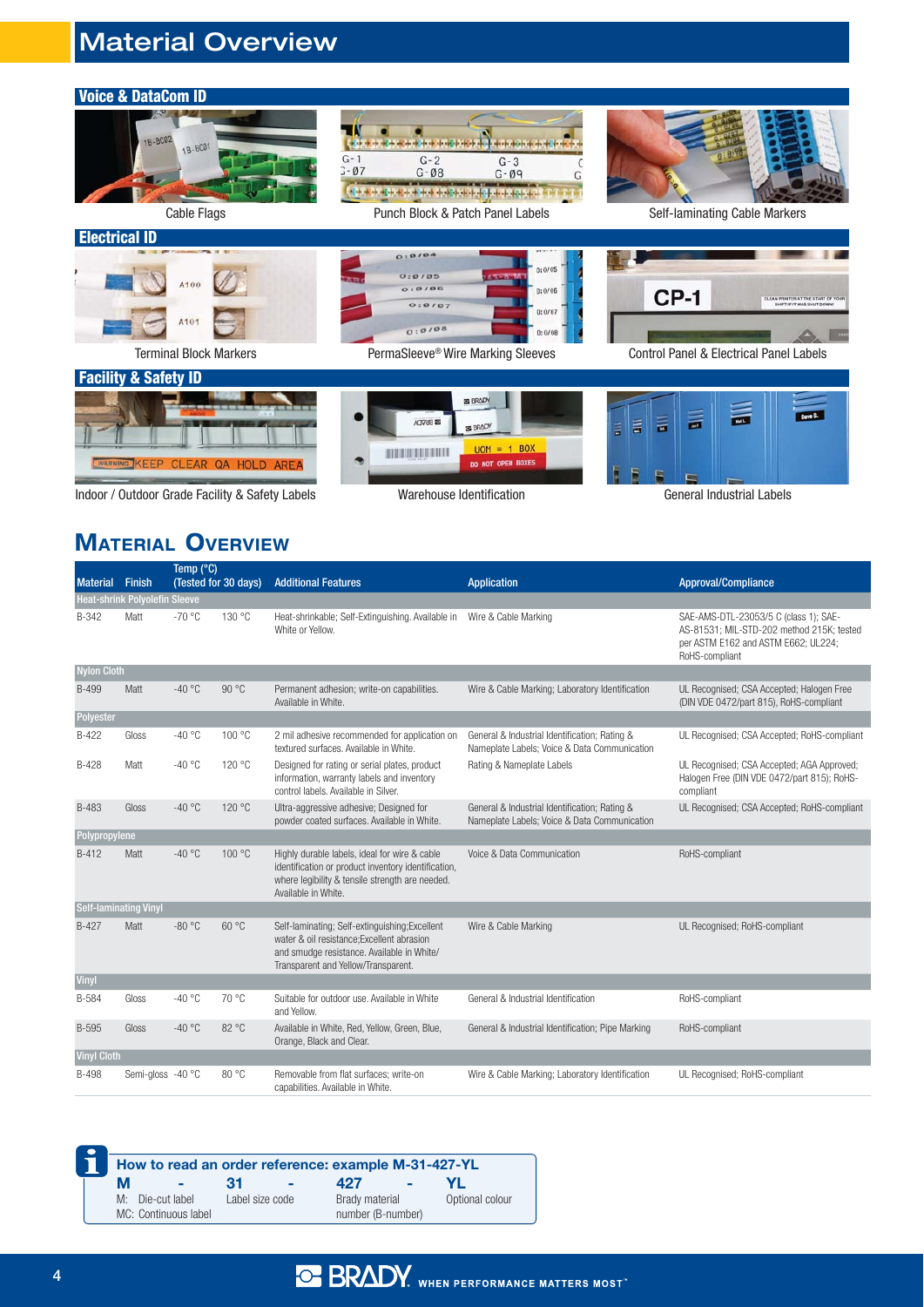# Voice & Datacom ID





### **PATCH PANEL, PUNCH BLOCK AND FACEPLATE LABELS**

Create the labels you need in one easy process. Create a fully-formatted serialised punch block label to fit your equipment or label your ports, jacks and outlets with adhesive labels or slide-in strips.

- Ideal for component identification, barcode label and rating plate identification
- Designed to withstand exposure to numerous solvents
- High adhesion to textured metals, powder coated surfaces and low surface energy plastics



| <b>Diagram</b>   | <b>Order</b><br>Reference | <b>Colour</b>         | <b>Label Width</b><br>$A$ (mm) | Label Height<br>$B$ (mm) | <b>Label Length</b><br>B(m) | Labels per<br>Cartridge/Roll | <b>Additional Features</b>                                             |
|------------------|---------------------------|-----------------------|--------------------------------|--------------------------|-----------------------------|------------------------------|------------------------------------------------------------------------|
|                  | B-412: Polypropylene Tag  |                       |                                |                          |                             |                              |                                                                        |
| $\odot$          | MC-375-412                | <b>Black on White</b> | 9.53                           |                          | 6.10 m                      |                              | Non-Adhesive Slide-in Strips                                           |
| $\circledcirc$   | MC-475-412                | <b>Black on White</b> | 12.07                          | $\overline{\phantom{a}}$ | 6.10 <sub>m</sub>           |                              | Non-Adhesive Slide-in Strips                                           |
| $\odot$          | MC-625-412                | <b>Black on White</b> | 15.88                          | $\overline{a}$           | 6.10 <sub>m</sub>           |                              | Non-Adhesive Slide-in Strips                                           |
| B-422: Polyester |                           |                       |                                |                          |                             |                              |                                                                        |
| $\odot$          | MC-375-422                | <b>Black on White</b> | 9.53                           |                          | 7.62 m                      |                              | Adhesive Stick-on Strips: Outlet, Patch Panel, Cont. Tape, Cut to Size |
| $\odot$          | MC-475-422                | Black on White        | 12.07                          | $\overline{\phantom{a}}$ | $7.62 \text{ m}$            |                              | Adhesive Stick-on Strips: Outlet, Patch Panel, Cont. Tape, Cut to Size |
|                  | M-89-422                  | <b>Black on White</b> | 12.70                          | 38.10                    |                             | 180                          | Stick-on Individual Labels                                             |
|                  | M-7-422                   | <b>Black on White</b> | 12.70                          | 12.70                    |                             | 280                          | Individual Port Labels                                                 |
| $\odot$          | MC-500-422                | <b>Black on White</b> | 12.70                          | ۰                        | 7.62 m                      |                              | Adhesive Stick-on Strips: Outlet, Patch Panel, Cont. Tape, Cut to Size |
| $\odot$          | MC-625-422                | Black on White        | 15.88                          | $\overline{\phantom{a}}$ | $7.62 \text{ m}$            |                              | Adhesive Stick-on Strips: Outlet, Patch Panel, Cont. Tape, Cut to Size |
|                  | M-90-422                  | <b>Black on White</b> | 19.05                          | 38.10                    |                             | 180                          | Stick-on Individual Labels                                             |
|                  | M-47-422                  | <b>Black on White</b> | 25.40                          | 12.70                    |                             | 480                          | Stick-on Individual Labels                                             |
| B-483: Polyester |                           |                       |                                |                          |                             |                              |                                                                        |
|                  | M-61-483                  | <b>Black on White</b> | 12.70                          | 50.80                    |                             | 80                           | Ultra-aggressive adhesive; Designed for powder coated surfaces         |

#### **EQUIPMENT, PANEL, COMPONENT AND RATING PLATE LABELS**

Equipment and component labels are long-lasting, durable materials that make it easy to identify control, steering materials and many more. Ideal for marking backer boards, outlets, racks and more. Rating plate labels create serial or rating plates with barcodes, graphics and more.

- Flexible with high-tack adhesives for easy and long-lasting adhesion
- Various sizes in several durable materials
- Rating plate labels offer a metal looking finish



|                     |                                    |                        | Label<br><b>Width</b> | Label<br><b>Height</b>   | Label<br>Length   | Labels per<br>Cartridge/ |                                                                        |
|---------------------|------------------------------------|------------------------|-----------------------|--------------------------|-------------------|--------------------------|------------------------------------------------------------------------|
| <b>Diagram</b>      | <b>Order Reference</b>             | Colour                 | $A$ (mm)              | $B$ (mm)                 | B(m)              | Roll                     | <b>Additional Features</b>                                             |
| B-422: Polyester    |                                    |                        |                       |                          |                   |                          |                                                                        |
|                     | M-89-422                           | <b>Black on White</b>  | 12.70                 | 38.10                    |                   | 180                      | Stick-on Individual Labels                                             |
|                     | M-7-422                            | <b>Black on White</b>  | 12.70                 | 12.70                    |                   | 280                      | Individual Port Labels                                                 |
| ▲                   | M-90-422                           | <b>Black on White</b>  | 19.05                 | 38.10                    |                   | 180                      | Stick-on Individual Labels                                             |
|                     | M-47-422                           | <b>Black on White</b>  | 25.40                 | 12.70                    |                   | 480                      | Stick-on Individual Labels                                             |
| $\odot$             | MC1-1000-422                       | <b>Black on White</b>  | 25.40                 | ÷.                       | 7.62 m            |                          | Adhesive Stick-on Strips: Outlet, Patch Panel, Cont. Tape, Cut to Size |
|                     | M-49-422                           | <b>Black on White</b>  | 25.40                 | 25.40                    |                   | 260                      | Adhesive stick-on individual labels                                    |
|                     | <b>B-428: Metallised Polyester</b> |                        |                       |                          |                   |                          |                                                                        |
| Δ                   | M-92-428-BB                        | <b>Black on Silver</b> | 12.70                 | 33.02                    |                   | 239                      |                                                                        |
|                     | M-60-428                           | <b>Black on Silver</b> | 25.40                 | 50.80                    |                   | 140                      |                                                                        |
| B-483: Polyester    |                                    |                        |                       |                          |                   |                          |                                                                        |
|                     | M-61-483                           | <b>Black on White</b>  | 12.70                 | 50.80                    |                   | 80                       | Ultra-aggressive adhesive; Designed for powder coated surfaces         |
|                     | M-60-483                           | <b>Black on White</b>  | 25.40                 | 50.80                    |                   | 140                      | Ultra-aggressive adhesive; Designed for powder coated surfaces         |
|                     | M-47-483                           | <b>Black on White</b>  | 25.40                 | 12.70                    |                   | 480                      | Ultra-aggressive adhesive; Designed for powder coated surfaces         |
| <b>B-595: Vinyl</b> |                                    |                        |                       |                          |                   |                          |                                                                        |
| $\odot$             | MC-500-595-YL-BK                   | <b>Black on Yellow</b> | 12.70                 | $\overline{\phantom{a}}$ | $7.62 \text{ m}$  |                          | Adhesive Stick on Strips, Cut to Size                                  |
| $\odot$             | MC-500-595-CL-WT                   | White on Clear         | 12.70                 | ٠                        | 6.10 <sub>m</sub> |                          | Adhesive Stick on Strips, Cut to Size                                  |
| $\bullet$           | MC-750-595-YL-BK                   | <b>Black on Yellow</b> | 19.05                 | ÷                        | 7.62 m            |                          | Adhesive Stick on Strips, Cut to Size                                  |
| $\odot$             | MC-750-595-CL-WT                   | White on Clear         | 19.05                 | $\overline{\phantom{a}}$ | 6.10 <sub>m</sub> | 1                        | Adhesive Stick on Strips, Cut to Size                                  |
| $\bullet$           | MC1-1000-595-YL-BK                 | <b>Black on Yellow</b> | 25.40                 |                          | 7.62 m            |                          | Adhesive Stick on Strips, Cut to Size                                  |
| $\odot$             | MC1-1000-595-CL-WT                 | White on Clear         | 25.40                 |                          | 6.10 <sub>m</sub> |                          | Adhesive Stick on Strips, Cut to Size                                  |

For additional general purpose tapes, see Indoor/Outdoor Grade Facility and Safety Labels on page 10.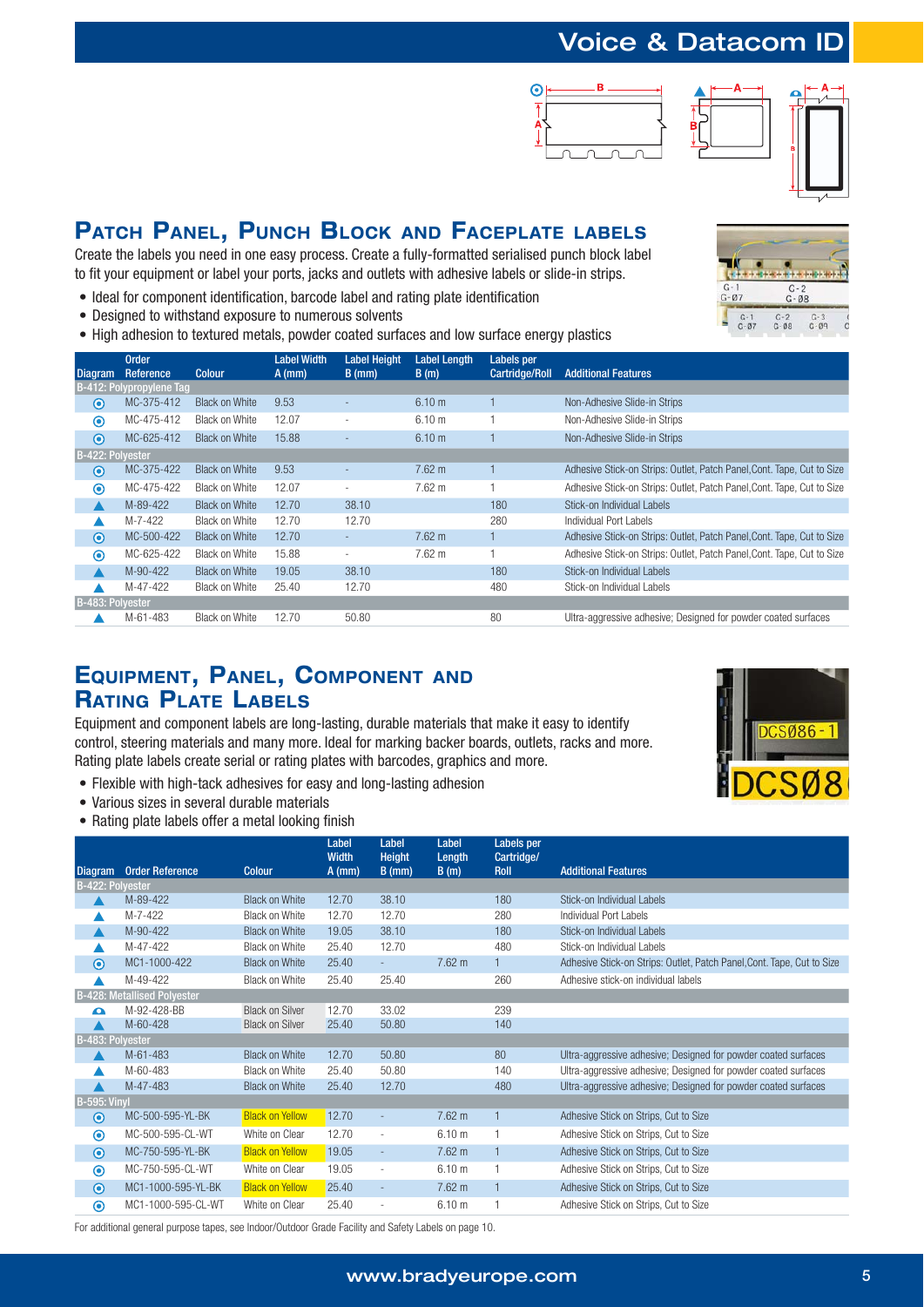# Voice & Datacom ID

 $\mathbf \epsilon$ 





**BØBA** 





#### **SELF-LAMINATING WIRE & CABLE MARKERS**

Self-laminating markers feature a printable zone in white or yellow and a transparent, non printable area that wraps around wires and cables and serves as an overlaminate to the printed text.

- Designed to adhere to highly curved surfaces, wires and cables
- Superior resistance to abrasion, handling, solvents, water, oil, dirt and more

| <b>Diagram</b> | <b>Order</b><br><b>Reference</b>    | <b>Colour</b>                      | Label<br><b>Width</b><br>$A$ (mm) | Label<br><b>Height</b><br>$B$ (mm) | Label<br>Length<br>B(m) | <b>Printable</b><br>Area<br><b>Width</b><br>(mm) | Printable<br>Area<br>Height<br>(mm) | Labels per<br>Cartridge/<br>Roll | <b>Max. Wire</b><br><b>Diameter</b><br>(mm) | <b>For Data Cables Sized to Fit</b>      |
|----------------|-------------------------------------|------------------------------------|-----------------------------------|------------------------------------|-------------------------|--------------------------------------------------|-------------------------------------|----------------------------------|---------------------------------------------|------------------------------------------|
|                | <b>B-427: Self-laminating Vinyl</b> |                                    |                                   |                                    |                         |                                                  |                                     |                                  |                                             |                                          |
| D              | M-102-427                           | Black on White/Transparent         | 12.70                             | 31.75                              |                         | 12.70                                            | 9.53                                | 200                              | 7.10                                        | CAT 6; 4 pair UTP Copper                 |
| D              | M-89-427                            | <b>Black on White/Transparent</b>  | 12.70                             | 38.10                              |                         | 12.70                                            | 12.70                               | 180                              | 8.10                                        | CAT 6; 4 pair UTP Copper                 |
| $\odot$        | MC-750-427                          | Black on White/Transparent         | 19.05                             | $\overline{a}$                     | $7.62 \text{ m}$        | 9.53                                             | $\sim$                              |                                  | 3.00                                        | CAT 6; 4 pair UTP Copper                 |
| D              | M-90-427                            | <b>Black on White/Transparent</b>  | 19.05                             | 38.10                              |                         | 19.05                                            | 12.70                               | 180                              | 8.10                                        | CAT 6; 4 pair UTP Copper                 |
| D              | M-53-427                            | Black on White/Transparent         | 25.40                             | 101.60                             |                         | 25.40                                            | 25.40                               | 70                               | 24.30                                       | 50 Pair Copper; 24 Pair Fibre; Backbone  |
| D              | M-53-427-YL                         | <b>Black on Yellow/Transparent</b> | 25.40                             | 101.60                             |                         | 25.40                                            | 25.40                               | 70                               | 24.30                                       | 50 Pair Copper; 24 Pair Fibre; Backbone  |
|                | M-47-427                            | Black on White/Transparent         | 25.40                             | 12.70                              |                         | 9.53                                             | 25.40                               | 360                              | 5.10                                        | 2 Pair Fibre/Coaxial, Single/Multi-Mode  |
|                | M-48-427                            | <b>Black on White/Transparent</b>  | 25.40                             | 19.05                              |                         | 9.53                                             | 25.40                               | 200                              | 5.10                                        | 2 Pair Fibre/Coaxial, Single/Multi-Mode  |
| D              | M-49-427                            | Black on White/Transparent         | 25.40                             | 25.40                              |                         | 25.40                                            | 9.53                                | 260                              | 5.10                                        | 2 Pair Fibre/Coaxial; Single/Multi-Mode  |
| D              | M-143-427                           | <b>Black on White/Transparent</b>  | 25.40                             | 31.80                              |                         | 25.40                                            | 12.70                               | 200                              | 6.10                                        | CAT 6; 4 pair UTP Copper                 |
| D              | M-91-427                            | Black on White/Transparent         | 25.40                             | 38.10                              |                         | 25.40                                            | 12.70                               | 180                              | 8.10                                        | CAT 6; 4 pair UTP Copper                 |
| D              | M-91-427-YL                         | <b>Black on Yellow/Transparent</b> | 25.40                             | 38.10                              |                         | 25.40                                            | 12.70                               | 180                              | 8.10                                        | CAT 6; 4 pair UTP Copper                 |
| D              | M-51-427                            | Black on White/Transparent         | 25.40                             | 63.50                              |                         | 25.40                                            | 19.05                               | 110                              | 14.20                                       | 25 pair Copper; 4-12 pair Fibre; Coaxial |
| D              | M-51-427-YL                         | <b>Black on Yellow/Transparent</b> | 25.40                             | 63.50                              |                         | 25.40                                            | 19.05                               | 110                              | 14.20                                       | 25 pair Copper; 4-12 pair Fibre; Coaxial |



#### **CABLE FLAGS**

Pre-formatted with two printable areas, allowing label to be easily folded around wires to create a two-sided, printed flag.

|  | <b>Order</b><br>Diagram Reference<br>B-499: Nylon Cloth | <b>Colour</b>  | Label<br><b>Width</b><br>$A$ (mm) | Label<br><b>Height</b><br>$B$ (mm) | Printable<br>Area<br>Height (mm) | Labels per<br>Cartridge/<br><b>Roll</b> | <b>Additional Features</b>                   |
|--|---------------------------------------------------------|----------------|-----------------------------------|------------------------------------|----------------------------------|-----------------------------------------|----------------------------------------------|
|  | M-141-499                                               | Black on White | 25.40                             | 57.15                              | 25.40                            | 90                                      | Approx. 25.4mm x 25.4 mm resulting flag size |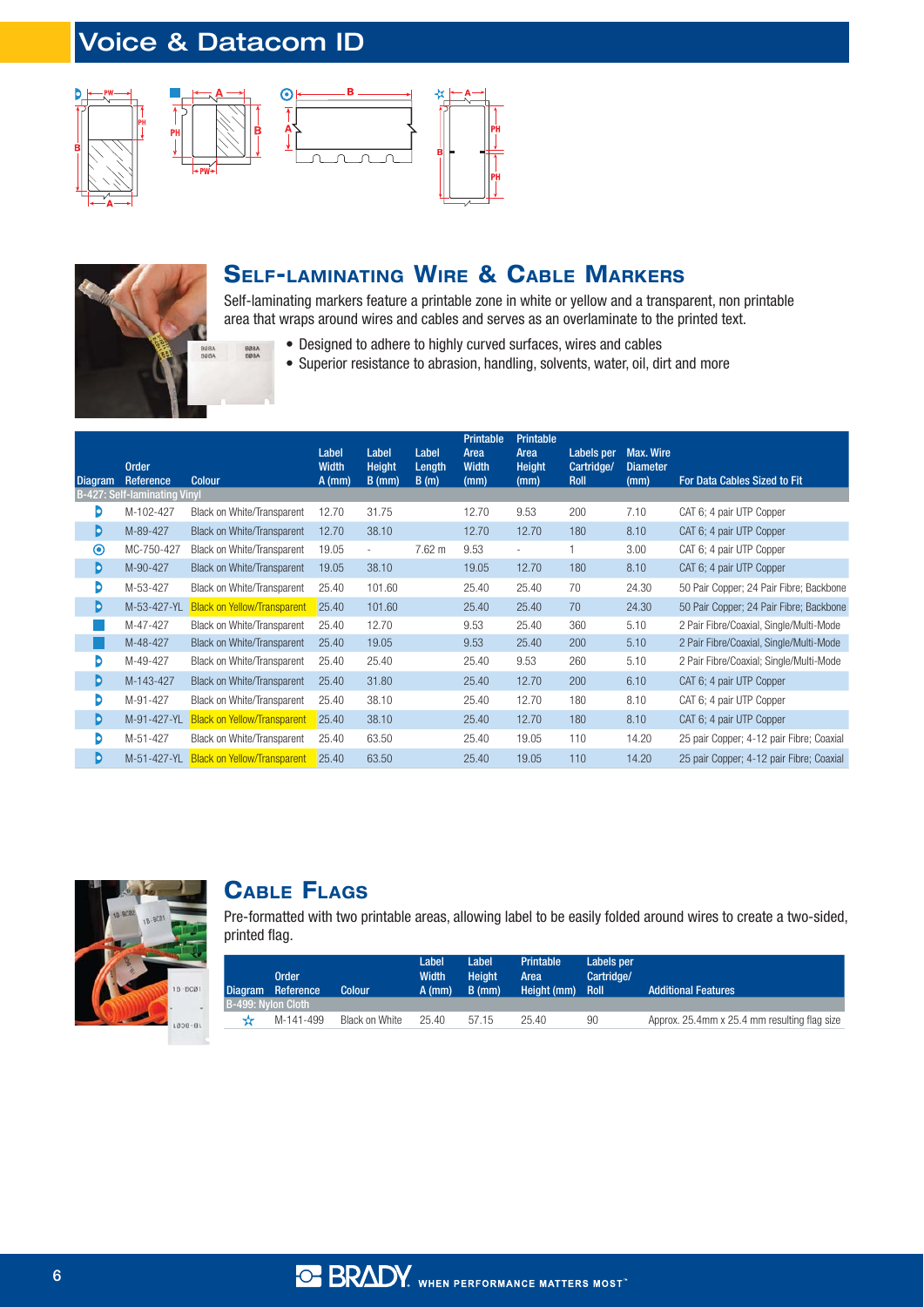# Electrical ID





 $\overline{\mathbf{B}}$ 

#### **TERMINAL BLOCK MARKERS**

Specially designed markers that offer a highly unique adhesive and vinyl cloth construction for excellent holding power, while still allowing for clean removal and application.

- Specially designed narrow-width continuous label for alignment on terminal blocks and patch panels
- LabelMark™ Software can auto-serialise these labels to help save you time

|             | Diagram Order Reference | Colour         | <b>Label Width</b><br>$A$ (mm) | <b>Label Length</b><br>B(m) | <b>Labels per Cartridge/</b><br><b>Roll</b> |
|-------------|-------------------------|----------------|--------------------------------|-----------------------------|---------------------------------------------|
|             | B-498: Vinyl Cloth      |                |                                |                             |                                             |
| $\mathbf C$ | MC-240-498              | Black on White | 6.10                           | 4.88 m                      |                                             |
| ⊙           | MC-318-498              | Black on White | 8.08                           | 4.88 m                      |                                             |
| О           | MC-375-498              | Black on White | 9.53                           | 4.88 m                      |                                             |

## **PERMASLEEVE® PS WIRE MARKING SLEEVES**

These heat-shrink sleeves are the ultimate in marker durability, permanence and aesthetic appearance. Fast shrink rate saves time and costs during installation. Meets SAE-AMS-DTL-23053/5C (class 1), SAE-AS-81531, MIL-STD-202, and tested per ASTM E162, ASTM E662.

- 3:1 heat-shrink sleeve that fits snugly around wires
- Flame-resistant and flame-retardant
- Available as individual die-cut markers or continuous cut-to-length tubing





| Diagram/  | <b>Order Reference</b>               | <b>Colour</b>          | <b>Label Width</b><br>$A$ (mm) | <b>Label Height</b><br>$B$ (mm) | <b>Label Length</b><br>B(m) | Wire Gauge | Min. Wire<br>Diameter (mm) | Max. Wire<br>Diameter (mm) | Labels per<br>Cartridge/Roll |
|-----------|--------------------------------------|------------------------|--------------------------------|---------------------------------|-----------------------------|------------|----------------------------|----------------------------|------------------------------|
|           | B-342: Heat-shrink Polvolefin Sleeve |                        |                                |                                 |                             |            |                            |                            |                              |
|           | MC-125-342                           | <b>Black on White</b>  | 5.97                           |                                 | 2.13 m                      | 22 to 16   | 1.17                       | 2.80                       |                              |
|           | MC-125-342-YL                        | <b>Black on Yellow</b> | 5.97                           |                                 | 2.13 m                      | 22 to 16   | 1.17                       | 2.80                       |                              |
| œ         | MC-187-342                           | <b>Black on White</b>  | 8.50                           | -                               | 2.13 m                      | 20 to 10   | 1.57                       | 3.80                       |                              |
| v         | MC-187-342-YL                        | <b>Black on Yellow</b> | 8.50                           |                                 | 2.13 m                      | 20 to 10   | 1.57                       | 3.80                       |                              |
| œ         | MC-250-342                           | <b>Black on White</b>  | 11.15                          |                                 | 2.13 m                      | 16 to 8    | 2.39                       | 5.50                       |                              |
| $\bullet$ | MC-250-342-YL                        | <b>Black on Yellow</b> | 11.15                          |                                 | 2.13 m                      | 16 to 8    | 2.39                       | 5.50                       |                              |
| $\bullet$ | MC1-375-342                          | <b>Black on White</b>  | 16.38                          |                                 | 2.13 m                      | 12 to 4    | 3.18                       | 8.10                       |                              |
|           | M-125-075-342                        | Black on White         | 19.05                          | 5.97                            |                             | 22 to 16   | 1.17                       | 2.80                       | 80                           |
| V         | M-187-075-342                        | Black on White         | 19.05                          | 8.50                            |                             | 20 to 10   | 1.57                       | 3.80                       | 80                           |
|           | M-250-075-342                        | Black on White         | 19.05                          | 11.15                           |                             | 16 to 8    | 2.39                       | 5.50                       | 80                           |
| V         | M-375-075-342                        | <b>Black on White</b>  | 19.05                          | 16.38                           |                             | 12 to 4    | 3.18                       | 8.10                       | 80                           |

\* Wire gauge based on AWG for THHN wire.

# **WRAP AROUND WIRE & CABLE MARKERS**

Durable vinyl cloth wrap around wire and cable markers made with an adhesive that allows the markers to be removed cleanly and re-applied if necessary.

- Highly unique adhesive and cloth construction
- Ideal choice for marking both ends of a wire that may need be cut shorter before final termination



| <b>Diagram</b> | <b>Order Reference</b> | <b>Colour</b>         | <b>Label Width</b><br>$A$ (mm) | <b>Label Height</b><br>$B$ (mm) | Wire Gauge | Max. Wire<br>Diameter (mm) | <b>Labels</b> per<br><b>Cartridge/Roll</b> |
|----------------|------------------------|-----------------------|--------------------------------|---------------------------------|------------|----------------------------|--------------------------------------------|
|                | B-498: Vinyl Cloth     |                       |                                |                                 |            |                            |                                            |
|                | M-7-498                | Black on White        | 12.70                          | 12.70                           | 22 to 16   | 2.80                       | 240                                        |
|                | M-163-498              | <b>Black on White</b> | 12.70                          | 25.40                           | 12 to 10   | 5.10                       | 180                                        |
|                | M-131-498              | Black on White        | 12.70                          | 25.40                           | 12 to 10   | 5.10                       | 180                                        |
|                | M-11-498               | <b>Black on White</b> | 19.05                          | 12.70                           | 16 to 10   | 4.00                       | 220                                        |
|                | M-91-498               | Black on White        | 25.40                          | 38.10                           | 10 to 4    | 7.10                       | 120                                        |
|                | M-48-498               | <b>Black on White</b> | 25.40                          | 19.05                           | 12 to 10   | 5.10                       | 180                                        |
|                | M-49-498               | <b>Black on White</b> | 25.40                          | 25.40                           | 12 to 10   | 5.10                       | 160                                        |

\* Wire gauge based on AWG for THHN wire.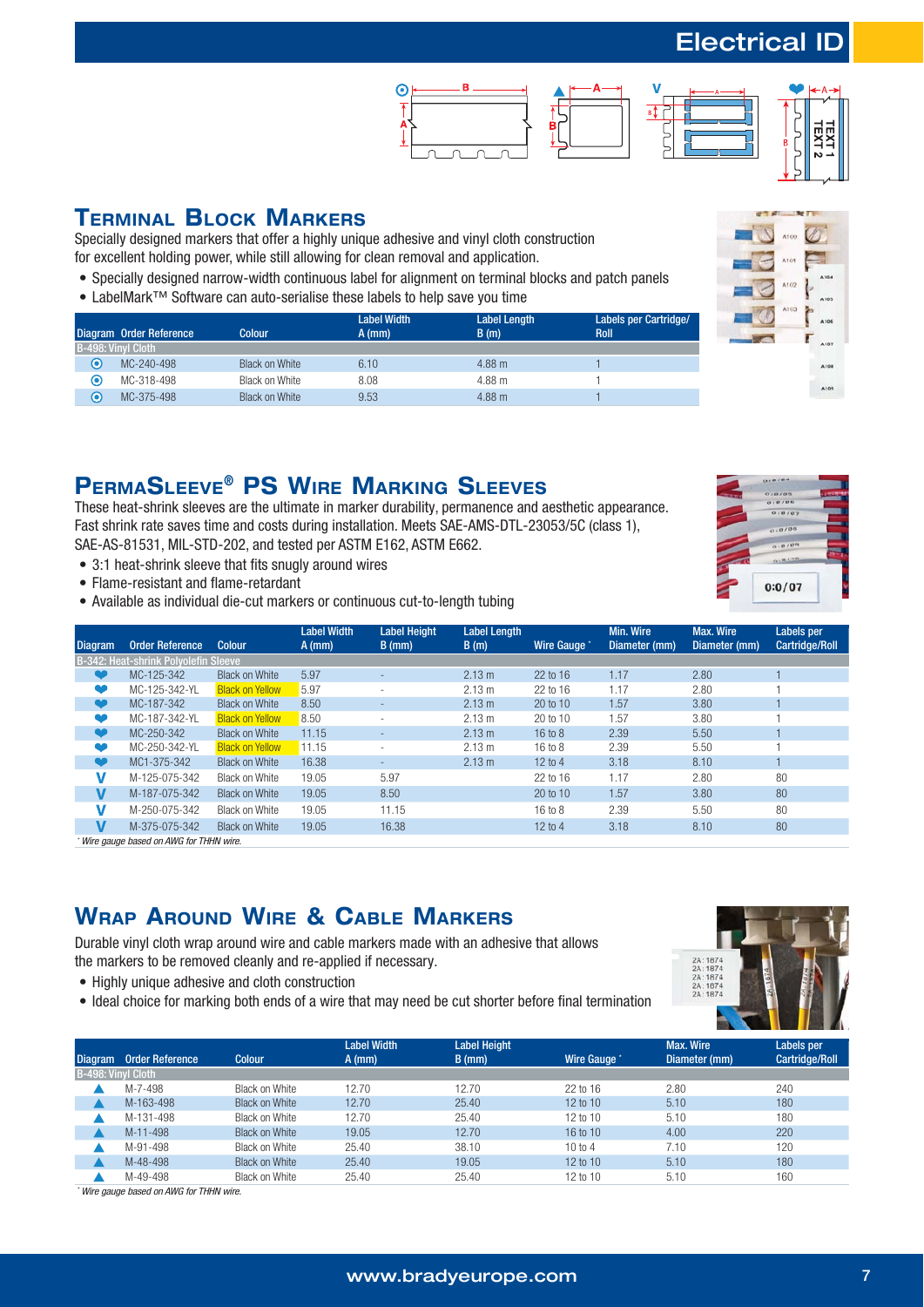# Electrical ID









## **CONTROL PANEL AND ELECTRICAL PANEL LABELS**

Long-lasting, durable materials to quickly identify control and electrical panels.

| l Diagram        | <b>Order Reference</b>             | Colour                 | <b>Label Width</b><br>$A$ (mm) | <b>Label Height</b><br>$B$ (mm) | <b>Label Length</b><br>B(m) | Labels per<br><b>Cartridge/Roll</b> |
|------------------|------------------------------------|------------------------|--------------------------------|---------------------------------|-----------------------------|-------------------------------------|
| B-422: Polvester |                                    |                        |                                |                                 |                             |                                     |
| ◉                | MC-625-422                         | Black on White         | 15.88                          | $\overline{\phantom{a}}$        | 7.62 m                      |                                     |
|                  | <b>B-428: Metallised Polvester</b> |                        |                                |                                 |                             |                                     |
|                  | M-47-428                           | <b>Black on Silver</b> | 25.40                          | 12.70                           |                             | 480                                 |
|                  | $M - 60 - 428$                     | <b>Black on Silver</b> | 25.40                          | 50.80                           |                             | 140                                 |



## **AUTOMATION & ELECTRICAL COMPONENT MARKERS**

Various sizes, colours and label types for marking relays, solenoids, switches, drive motors, and other components.

|                         |                                    |                        | <b>Label Width</b> | <b>Label Height</b>      | <b>Label Length</b> |                                  |
|-------------------------|------------------------------------|------------------------|--------------------|--------------------------|---------------------|----------------------------------|
| <b>Diagram</b>          | <b>Order Reference</b>             | <b>Colour</b>          | $A$ (mm)           | $B$ (mm)                 | B(m)                | <b>Labels per Cartridge/Roll</b> |
| <b>B-422: Polvester</b> |                                    |                        |                    |                          |                     |                                  |
|                         | M-89-422                           | <b>Black on White</b>  | 12.70              | 38.10                    |                     | 180                              |
|                         | M-7-422                            | <b>Black on White</b>  | 12.70              | 12.70                    |                     | 280                              |
| $\odot$                 | MC-500-422                         | <b>Black on White</b>  | 12.70              | ÷.                       | $7.62 \text{ m}$    | $\mathbf{1}$                     |
|                         | M-90-422                           | <b>Black on White</b>  | 19.05              | 38.10                    |                     | 180                              |
|                         | M-47-422                           | <b>Black on White</b>  | 25.40              | 12.70                    |                     | 480                              |
| $\bm{\odot}$            | MC1-1000-422                       | <b>Black on White</b>  | 25.40              | $\overline{\phantom{a}}$ | $7.62 \text{ m}$    | 1                                |
|                         | M-49-422                           | <b>Black on White</b>  | 25.40              | 25.40                    |                     | 260                              |
|                         | <b>B-428: Metallised Polyester</b> |                        |                    |                          |                     |                                  |
| Ω                       | M-92-428-BB                        | <b>Black on Silver</b> | 12.70              | 33.02                    |                     | 239                              |
|                         | M-47-428                           | <b>Black on Silver</b> | 25.40              | 12.70                    |                     | 480                              |
|                         | M-60-428                           | <b>Black on Silver</b> | 25.40              | 50.80                    |                     | 140                              |
| <b>B-483: Polvester</b> |                                    |                        |                    |                          |                     |                                  |
|                         | M-61-483                           | <b>Black on White</b>  | 12.70              | 50.80                    |                     | 80                               |
|                         | M-60-483                           | <b>Black on White</b>  | 25.40              | 50.80                    |                     | 140                              |
|                         | M-47-483                           | <b>Black on White</b>  | 25.40              | 12.70                    |                     | 480                              |
| B-499: Nylon Cloth      |                                    |                        |                    |                          |                     |                                  |
| ▲                       | M-130-499                          | <b>Black on White</b>  | 9.53               | 20.96                    |                     | 220                              |
| $\boldsymbol{\odot}$    | MC-375-499                         | <b>Black on White</b>  | 9.53               | $\mathcal{L}^{\pm}$      | 4.88 m              | 1                                |
| ▲                       | M-131-499                          | <b>Black on White</b>  | 12.70              | 25.40                    |                     | 180                              |
| $\odot$                 | MC-500-499                         | <b>Black on White</b>  | 12.70              | $\overline{\phantom{a}}$ | 4.88 m              | 1                                |
| ▲                       | M-11-499                           | <b>Black on White</b>  | 19.05              | 12.70                    |                     | 220                              |
| $\boldsymbol{\odot}$    | MC-750-499                         | <b>Black on White</b>  | 19.05              |                          | 4.88 m              | $\mathbf{1}$                     |
|                         | M-84-499                           | <b>Black on White</b>  | 22.86              | 12.70                    |                     | 200                              |
|                         | M-128-499                          | Black on White         | 25.40              | 48.26                    |                     | 100                              |
| <b>B-595: Vinv</b>      |                                    |                        |                    |                          |                     |                                  |
| $\circledcirc$          | MC-500-595-0R-BK                   | <b>Black on Orange</b> | 12.70              | $\overline{a}$           | $7.62 \text{ m}$    | 1                                |
| $\bullet$               | MC-750-595-0R-BK                   | <b>Black on Orange</b> | 19.05              |                          | 7.62 m              | $\mathbf{1}$                     |
| $\circledcirc$          | MC1-1000-595-0R-BK                 | <b>Black on Orange</b> | 25.40              |                          | 7.62 m              | 1                                |
| $\odot$                 | MC-500-595-YL-BK                   | <b>Black on Yellow</b> | 12.70              | $\overline{\phantom{a}}$ | 7.62 m              | $\mathbf{1}$                     |
| $\odot$                 | MC-750-595-YL-BK                   | <b>Black on Yellow</b> | 19.05              |                          | 7.62 m              | 1                                |
| $\odot$                 | MC1-1000-595-YL-BK                 | <b>Black on Yellow</b> | 25.40              |                          | 7.62 m              | $\mathbf{1}$                     |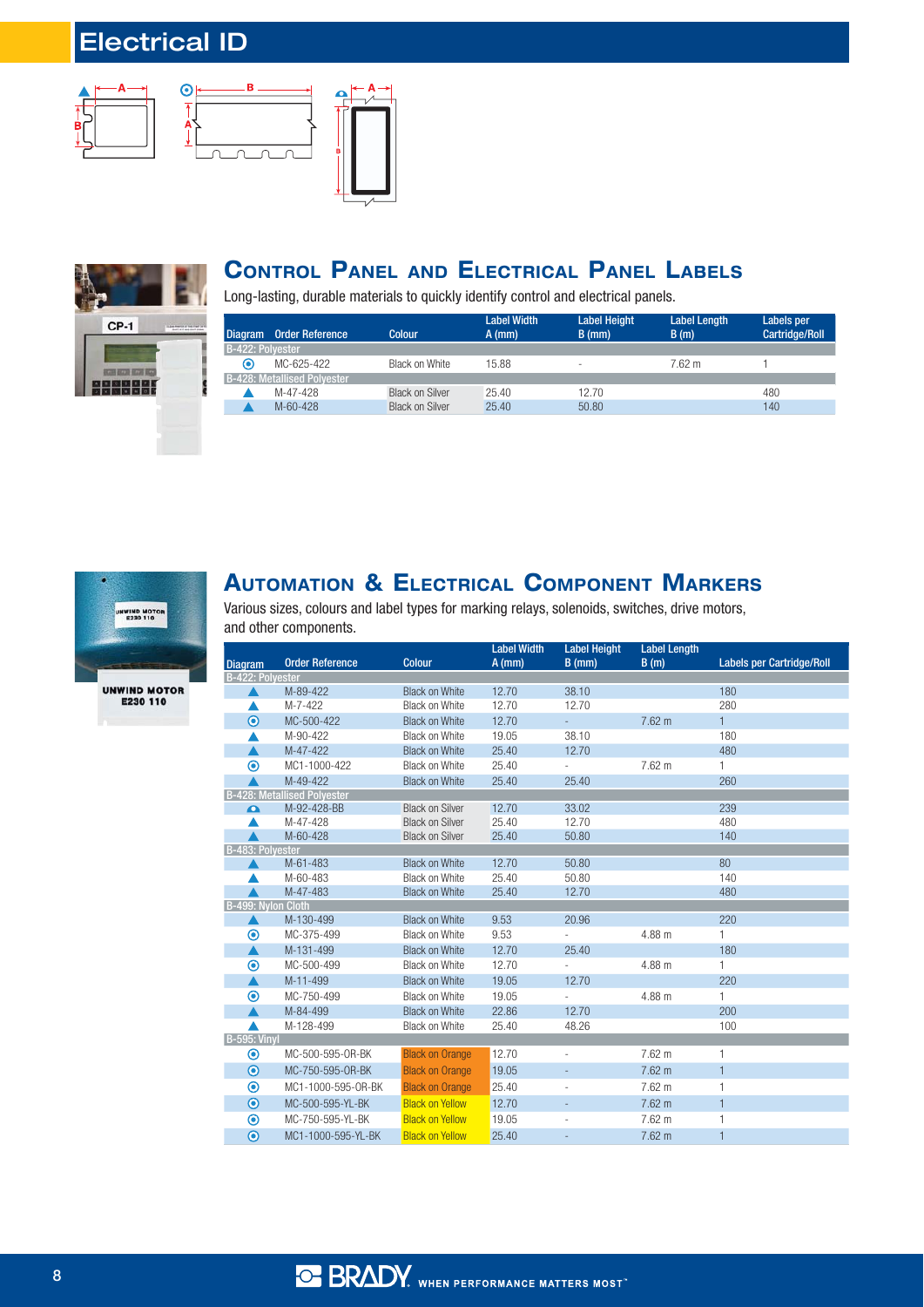# Electrical ID







# **SELF-LAMINATING WIRE & CABLE MARKERS**

Self-laminating markers feature a printable zone in white or yellow and a transparent, non printable area that wraps around wires and cables and serves as an overlaminate to the printed text.

- Designed to adhere to highly curved surfaces, wires and cables
- Superior resistance to abrasion, handling, solvents, water, oil, dirt and more



| Diagram | <b>Order</b><br>Reference           | <b>Colour</b>                      | Label<br><b>Width</b><br>$A$ (mm) | Label<br><b>Height</b><br>$B$ (mm) | Label<br>Length<br>B(m)  | Printable<br>Area<br>Width (mm) | Printable<br>Area<br>Height (mm) | Wire Gauge       | Max. Wire<br><b>Diameter</b><br>(mm) | Labels per<br>Cartridge/<br>Roll |
|---------|-------------------------------------|------------------------------------|-----------------------------------|------------------------------------|--------------------------|---------------------------------|----------------------------------|------------------|--------------------------------------|----------------------------------|
|         | <b>B-427: Self-laminating Vinyl</b> |                                    |                                   |                                    |                          |                                 |                                  |                  |                                      |                                  |
| D       | M-102-427                           | Black on White/Transparent         | 12.70                             | 31.75                              |                          | 12.70                           | 9.53                             | 10 to 4          | 7.10                                 | 200                              |
| D       | M-89-427                            | <b>Black on White/Transparent</b>  | 12.70                             | 38.10                              | ÷                        | 12.70                           | 12.70                            | 3/0 to 400 kcmil | 8.10                                 | 180                              |
| $\odot$ | MC-750-427                          | Black on White/Transparent         | 19.05                             | $\overline{\phantom{a}}$           | 7.62                     | 9.53                            |                                  | 16 to 10         | 3.00                                 |                                  |
|         | M-11-427                            | <b>Black on White/Transparent</b>  | 19.05                             | 12.70                              |                          | 9.53                            | 12.70                            | 16 to 10         | 3.00                                 | 360                              |
| Þ       | M-90-427                            | Black on White/Transparent         | 19.05                             | 38.10                              | ٠                        | 19.05                           | 12.70                            | 10 to 4          | 8.10                                 | 180                              |
|         | M-47-427                            | <b>Black on White/Transparent</b>  | 25.40                             | 12.70                              |                          | 9.53                            | 25.40                            | 12 to 10         | 5.10                                 | 360                              |
| Þ       | M-136-427                           | Black on White/Transparent         | 25.40                             | 19.05                              | ٠                        | 25.40                           | 9.53                             | 16 to 10         | 3.00                                 | 340                              |
|         | M-48-427                            | <b>Black on White/Transparent</b>  | 25.40                             | 19.05                              |                          | 9.53                            | 25.40                            | 12 to 10         | 5.10                                 | 200                              |
| D       | M-49-427                            | Black on White/Transparent         | 25.40                             | 25.40                              |                          | 25.40                           | 9.53                             | 12 to 10         | 5.10                                 | 260                              |
| D       | M-143-427                           | <b>Black on White/Transparent</b>  | 25.40                             | 31.80                              |                          | 25.40                           | 12.70                            | 10 to 4          | 6.10                                 | 200                              |
| D       | M-91-427                            | Black on White/Transparent         | 25.40                             | 38.10                              |                          | 25.40                           | 12.70                            | 10 to 4          | 8.10                                 | 180                              |
| D       | M-91-427-YL                         | <b>Black on Yellow/Transparent</b> | 25.40                             | 38.10                              |                          | 25.40                           | 12.70                            | 10 to 4          | 8.10                                 | 180                              |
| b       | M-51-427                            | Black on White/Transparent         | 25.40                             | 63.50                              | $\overline{\phantom{a}}$ | 25.40                           | 19.05                            | 3 to 2/0         | 14.20                                | 110                              |
| Þ       | M-51-427-YL                         | <b>Black on Yellow/Transparent</b> | 25.40                             | 63.50                              |                          | 25.40                           | 19.05                            | 3 to 2/0         | 14.20                                | 110                              |
| D       | M-53-427                            | Black on White/Transparent         | 25.40                             | 101.60                             | $\overline{\phantom{a}}$ | 25.40                           | 25.40                            | 3/0 to 400 kcmil | 24.30                                | 70                               |
| D       | M-53-427-YL                         | <b>Black on Yellow/Transparent</b> | 25.40                             | 101.60                             |                          | 25.40                           | 25.40                            | 3/0 to 400 kcmil | 24.30                                | 70                               |

\* Wire gauge based on AWG for THHN wire.



#### **Magnet Accessory Available**

The BMP™41 printer offers a heavy-duty magnet accessory that allows you to go hands free.

Apply the magnet to the back of your printer and then simply place on a magnetic surface.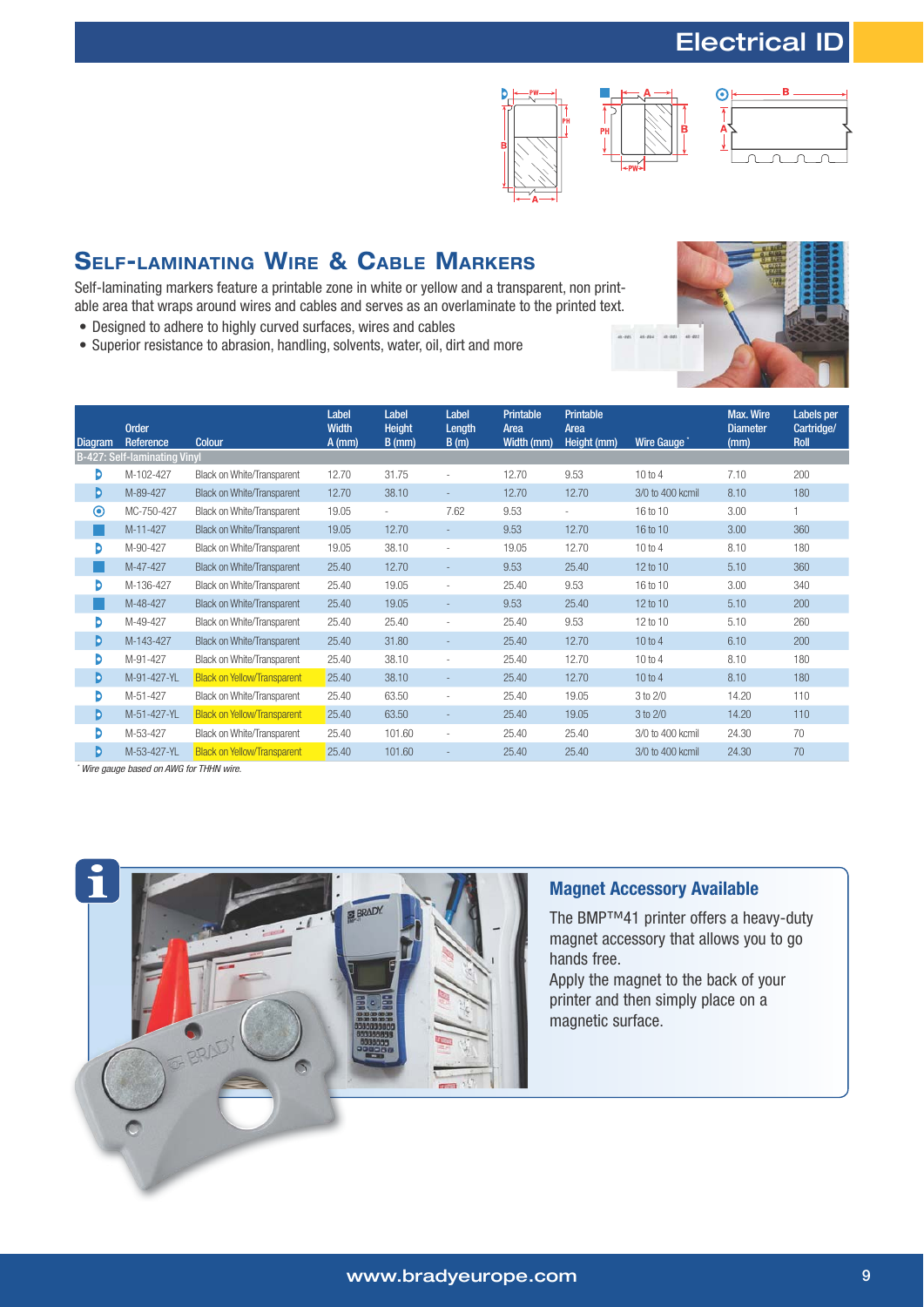# Facility & Safety Identification





#### **BIN, STORAGE, REFLECTIVE AND GENERAL INDUSTRIAL LABELS**

Choose from several materials and types of labels that offer an aggressive adhesive for use in commercial and industrial applications. Bin, storage & industrial labels are ideal for commercial / industrial applications, while reflective can be used for low light or inclement weather conditions.

- Recommended for low surface energy and textured surfaces
- Reflective is ideal for outdoor utility poles and pedestals, equipment on site and rooftop equipment

| <b>Diagram</b>          | <b>Order</b><br>Reference | <b>Colour</b>         | Label<br><b>Width</b><br>A<br>(mm) | Label<br><b>Height</b><br>B<br>(mm) | Label<br>Length<br>B(m) | <b>Labels</b> per<br>Cartridge/<br><b>Roll</b> |
|-------------------------|---------------------------|-----------------------|------------------------------------|-------------------------------------|-------------------------|------------------------------------------------|
| B-422: Polyester        |                           |                       |                                    |                                     |                         |                                                |
| $\mathbf{\Theta}$       | MC-375-422                | <b>Black on White</b> | 9.53                               |                                     | $7.62 \text{ m}$        | $\mathbf{1}$                                   |
| ◉                       | MC-475-422                | <b>Black on White</b> | 12.07                              | ÷                                   | $7.62 \text{ m}$        | 1                                              |
| $\bullet$               | MC-500-422                | <b>Black on White</b> | 12.70                              | $\overline{a}$                      | $7.62 \text{ m}$        | $\mathbf{1}$                                   |
|                         | M-7-422                   | Black on White        | 12.70                              | 12.70                               |                         | 280                                            |
|                         | M-89-422                  | <b>Black on White</b> | 12.70                              | 38.10                               |                         | 180                                            |
|                         | M-90-422                  | Black on White        | 19.05                              | 38.10                               |                         | 180                                            |
| $\mathbf{\Theta}$       | MC1-1000-422              | <b>Black on White</b> | 25.40                              |                                     | $7.62 \text{ m}$        | $\mathbf{1}$                                   |
|                         | M-47-422                  | Black on White        | 25.40                              | 12.70                               |                         | 480                                            |
|                         | M-49-422                  | <b>Black on White</b> | 25.40                              | 25.40                               |                         | 260                                            |
| <b>B-483: Polyester</b> |                           |                       |                                    |                                     |                         |                                                |
|                         | M-61-483                  | <b>Black on White</b> | 12.70                              | 50.80                               |                         | 80                                             |
|                         | M-47-483                  | <b>Black on White</b> | 25.40                              | 12.70                               |                         | 480                                            |
|                         | M-60-483                  | <b>Black on White</b> | 25.40                              | 50.80                               |                         | 140                                            |

|                     | Diagram Order Reference       | <b>Colour</b>          | Label<br><b>Width</b><br>A<br>(mm) | Label<br><b>Height</b><br>B<br>(mm) | Label<br>Length<br>B(m) | <b>Labels</b> per<br>Cartridge/<br><b>Roll</b> |
|---------------------|-------------------------------|------------------------|------------------------------------|-------------------------------------|-------------------------|------------------------------------------------|
|                     | <b>B-499: Nylon Cloth</b>     |                        |                                    |                                     |                         |                                                |
|                     | M-11-499                      | <b>Black on White</b>  | 19.05                              | 12.70                               |                         | 220                                            |
|                     | M-84-499                      | Black on White         | 22.86                              | 12.70                               |                         | 200                                            |
|                     | M-128-499                     | <b>Black on White</b>  | 25.40                              | 48.26                               |                         | 100                                            |
|                     | <b>B-584: Reflective Tape</b> |                        |                                    |                                     |                         |                                                |
| $\bf{o}$            | MC-500-584                    | <b>Black on White</b>  | 12.70                              |                                     | 6.10 m                  | 1                                              |
| ◉                   | MC-500-584-YL                 | <b>Black on Yellow</b> | 12.70                              |                                     | 6.10 m                  | 1                                              |
| $\bullet$           | MC-750-584                    | <b>Black on White</b>  | 19.05                              |                                     | 6.10 m                  | $\mathbf{1}$                                   |
| ◉                   | MC-750-584-YL                 | <b>Black on Yellow</b> | 19.05                              | $\overline{a}$                      | 6.10 m                  | 1                                              |
| <b>B-595: Vinyl</b> |                               |                        |                                    |                                     |                         |                                                |
| ◉                   | MC-500-595-RD-WT              | White on Red           | 12.70                              |                                     | $7.62 \text{ m}$        | 1                                              |
| $\odot$             | MC-750-595-RD-WT              | White on Red           | 19.05                              |                                     | $7.62 \text{ m}$        | $\mathbf{1}$                                   |
| ◉                   | MC1-1000-595-RD-WT            | White on Red           | 25.40                              |                                     | $7.62 \text{ m}$        |                                                |



#### **INDOOR/OUTDOOR GRADE FACILITY & SAFETY LABELS**

Pliable vinyl that conforms well to smooth or rough surfaces such as pipes, walls, doors, panels, shelving, bins and equipment. Lasting up to 8-10\* years outdoors, these labels offer excellent resistance to oils, detergents, dirt, grime and many solvents.

- Durable, low-shrink vinyl with our most aggressive adhesive
- Works for a variety of applications, including 5S labels, pipe markers, arc flash, chemical labels and more

|                      |                         |                        | Label<br><b>Width</b> | Label<br>Length   | Labels per<br>Cartridge/ |
|----------------------|-------------------------|------------------------|-----------------------|-------------------|--------------------------|
|                      | Diagram Order Reference | <b>Colour</b>          | $A$ (mm)              | B(m)              | <b>Roll</b>              |
| <b>B-595: Vinyl</b>  |                         |                        |                       |                   |                          |
| $\boldsymbol{\circ}$ | MC-500-595-CL-BK        | <b>Black on Clear</b>  | 12.70                 | 6.10 m            | 1                        |
| $\bullet$            | MC-750-595-CL-BK        | <b>Black on Clear</b>  | 19.05                 | 6.10 <sub>m</sub> | 1                        |
| $\boldsymbol{\circ}$ | MC1-1000-595-CL-BK      | <b>Black on Clear</b>  | 25.40                 | 6.10 <sub>m</sub> | 1                        |
| $\bullet$            | MC-500-595-0R-BK        | <b>Black on Orange</b> | 12.70                 | $7.62 \text{ m}$  | $\mathbf{1}$             |
| $\boldsymbol{\circ}$ | MC-750-595-0R-BK        | <b>Black on Orange</b> | 19.05                 | 7.62 m            | 1                        |
| $\bullet$            | MC1-1000-595-0R-BK      | <b>Black on Orange</b> | 25.40                 | $7.62 \text{ m}$  | $\mathbf{1}$             |
| $\boldsymbol{\circ}$ | MC-500-595-WT-BK        | Black on White         | 12.70                 | 7.62 m            | 1                        |
| $\odot$              | MC-750-595-WT-BK        | Black on White         | 19.05                 | 7.62 m            | $\mathbf{1}$             |
| $\boldsymbol{\circ}$ | MC1-1000-595-WT-BK      | Black on White         | 25.40                 | 7.62 m            | 1                        |
| $\bullet$            | MC-500-595-YL-BK        | <b>Black on Yellow</b> | 12.70                 | 7.62 m            | $\mathbf{1}$             |
| ◉                    | MC-750-595-YL-BK        | <b>Black on Yellow</b> | 19.05                 | 7.62 m            | 1                        |
| $\bullet$            | MC1-1000-595-YL-BK      | <b>Black on Yellow</b> | 25.40                 | 7.62 m            | $\mathbf{1}$             |
| $\boldsymbol{\odot}$ | MC-500-595-WT-RD        | <b>Red on White</b>    | 12.70                 | 7.62 m            | 1                        |
| $\boldsymbol{\circ}$ | MC-750-595-WT-RD        | Red on White           | 19.05                 | $7.62 \text{ m}$  | 1                        |
| ◉                    | MC1-1000-595-WT-RD      | <b>Red on White</b>    | 25.40                 | $7.62 \text{ m}$  | 1                        |

|                      |                         |                | Label<br><b>Width</b> | Label<br>Length   | Labels per<br>Cartridge/ |
|----------------------|-------------------------|----------------|-----------------------|-------------------|--------------------------|
|                      | Diagram Order Reference | <b>Colour</b>  | $A$ (mm)              | B(m)              | <b>Roll</b>              |
| <b>B-595: Vinyl</b>  |                         |                |                       |                   |                          |
| ◉                    | MC-500-595-BK-WT        | White on Black | 12.70                 | $7.62 \text{ m}$  | 1                        |
| ◉                    | MC-750-595-BK-WT        | White on Black | 19.05                 | 7.62 m            | 1                        |
| $\bullet$            | MC1-1000-595-BK-WT      | White on Black | 25.40                 | $7.62 \text{ m}$  | 1                        |
| ◉                    | MC-500-595-BL-WT        | White on Blue  | 12.70                 | 7.62 m            | 1                        |
| $\bullet$            | MC-750-595-BL-WT        | White on Blue  | 19.05                 | $7.62 \text{ m}$  | 1                        |
| $\boldsymbol{\circ}$ | MC1-1000-595-BL-WT      | White on Blue  | 25.40                 | 7.62 m            | 1                        |
| $\mathbf{\Theta}$    | MC-500-595-CL-WT        | White on Clear | 12.70                 | 6.10 m            | $\mathbf{1}$             |
| ◉                    | MC-750-595-CL-WT        | White on Clear | 19.05                 | 6.10 m            | 1                        |
| $\odot$              | MC1-1000-595-CL-WT      | White on Clear | 25.40                 | 6.10 <sub>m</sub> | $\mathbf{1}$             |
| ◉                    | MC-500-595-GN-WT        | White on Green | 12.70                 | $7.62 \text{ m}$  | 1                        |
| $\bullet$            | MC-750-595-GN-WT        | White on Green | 19.05                 | 7.62 m            | 1                        |
| ◉                    | MC1-1000-595-GN-WT      | White on Green | 25.40                 | 7.62 m            | 1                        |
| $\bf{O}$             | MC-500-595-RD-WT        | White on Red   | 12.70                 | $7.62 \text{ m}$  | 1                        |
| ◉                    | MC-750-595-RD-WT        | White on Red   | 19.05                 | $7.62 \text{ m}$  | 1                        |
| $\mathbf{\Theta}$    | MC1-1000-595-RD-WT      | White on Red   | 25.40                 | $7.62 \text{ m}$  | 1                        |

\* Average expected outdoor life of product will depend on user definition of failure, climatic conditions, mounting techniques and material colour. The 8 to 10 year outdoor durability applies to the vinyl label stock only; ribbon durability will vary. A polyester overlaminate is recommended for harsh environments - long term exposure to wind and rain.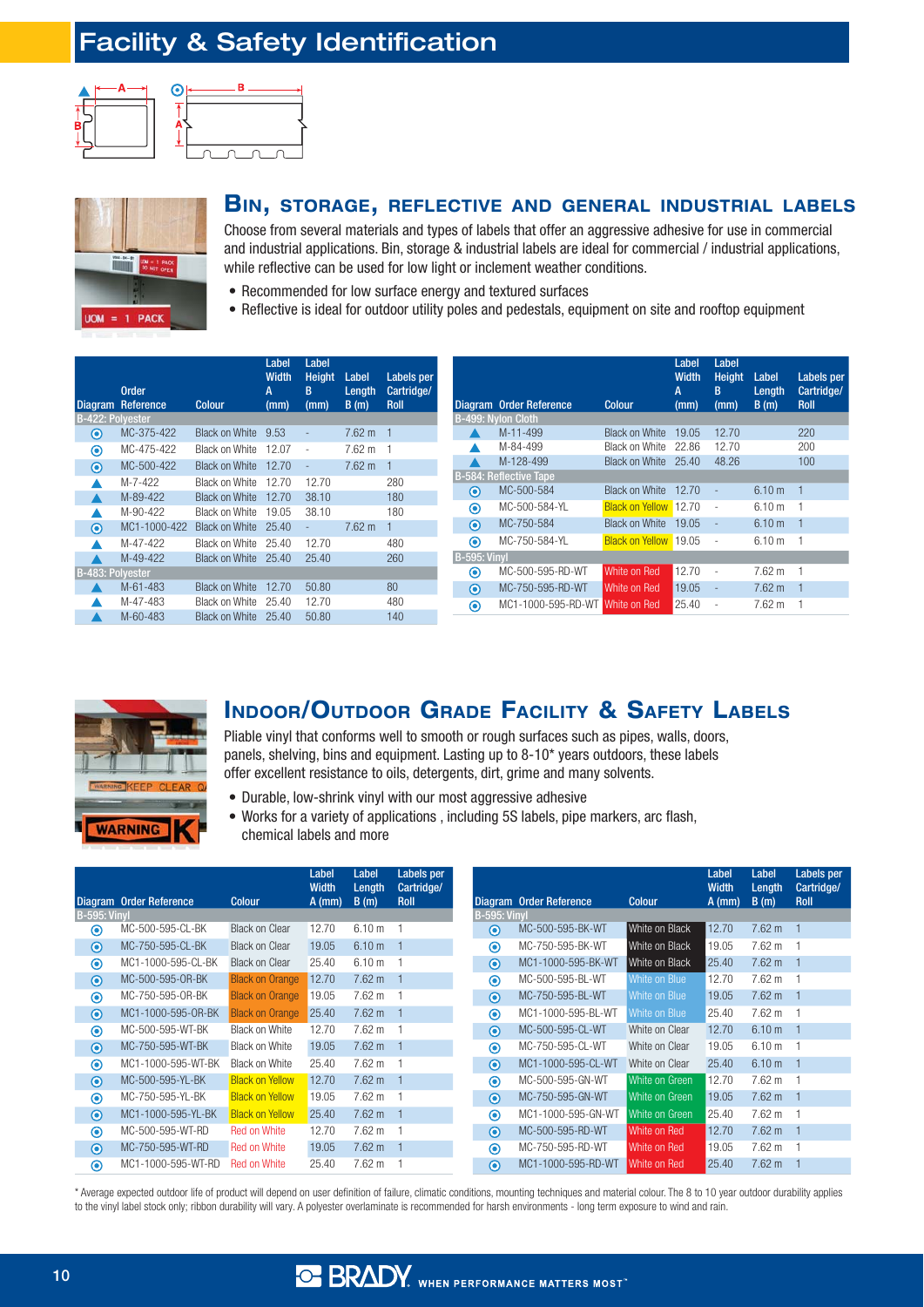#### Printer and Accessories

## **PRINTER PART NUMBERS**

| Article No. | <b>Order Reference</b> | <b>Description</b>                                     |
|-------------|------------------------|--------------------------------------------------------|
| 133254      | BMP41-KIT-EU           | <b>BMP41 EU Label Printer</b>                          |
| 711213      | BMP41-KIT-UK           | <b>BMP41 UK Label Printer</b>                          |
| 711214      | BMP41-KIT-EU-LM        | BMP41 EU Label Printer with LabelMark                  |
| 711215      | BMP41-KIT-UK-LM        | <b>BMP41 UK Label Printer with LabelMark</b>           |
| 711216      | BMP41-KIT-EU-LM-HC     | BMP41 EU Label Printer with LabelMark<br>and Hard Case |
| 711217      | BMP41-KIT-UK-LM-HC     | BMP41 UK Label Printer with LabelMark<br>and Hard Case |

Printer Kit supplied with Nickel Battery Pack, MC1-1000-595-WT-BK cartridge, USB cable, AC adapter, Power Cord, Product CD, Brady Printer Drivers CD and Quick Start Guide. LabelMark Software Optional.

## **BMP41 ACCESSORIES**

| Article No. | <b>Order Reference</b> | <b>Description</b>                             |
|-------------|------------------------|------------------------------------------------|
| 114883      | M41-50-71-AC-BC-NA     | AC Adaptor - NA 120V                           |
| 133255      | BMP41-BATT             | <b>BMP41 Battery</b>                           |
| 133257      | BMP41-HC               | BMP41 Hard Case                                |
| 134176      | BMP41-MAGNET           | <b>BMP41 Magnet</b>                            |
| 143114      | BMP41-BMP50-USB        | BMP41-BMP50 Series USB Cable                   |
| 710612      | M41-50-71-AC-BC-EU     | AC Adaptor - Europe 220V                       |
| 710613      | M41-50-71-AC-BC-UK     | AC Adaptor - UK 240V                           |
| 711222      | BMP41-QC-EU            | <b>BMP41 EU External Battery Quick Charger</b> |
| 711223      | BMP41-QC-UK            | BMP41 UK External Battery Quick Charger        |

#### **PRINTER TECHNICAL DATA**

The BMP™41 Label Printer is a rugged, portable solution that gives you the versatility to create die-cut or continuous labels up to 25 mm wide, anywhere, anytime! Whether you are faced with your jobs for the day or one-off tasks, the BMP™41 printer is the one device for all of your labelling jobs - from wire marking and general ID to multiarea labels such as patch panel or terminal block and more.

#### Print it once, print it all, get it done!

| <b>Specifications</b>                      |                                                                                                                                             |
|--------------------------------------------|---------------------------------------------------------------------------------------------------------------------------------------------|
| Print Technology                           | <b>Thermal Transfer</b>                                                                                                                     |
| Print Resolution (dpi)                     | 300 dpi                                                                                                                                     |
| Print Speed (mm/sec)                       | 33 mm/second                                                                                                                                |
| <b>Colour Capability</b>                   | Monocolour                                                                                                                                  |
| Continuous vs Die-cut Labels               | Continuous Tape & Die Cut Labels                                                                                                            |
| Max. Label Width                           | 25.40 mm                                                                                                                                    |
| Max. Print Length                          | 990 mm                                                                                                                                      |
| Recommended Usage/<br>Labels per Day       | 250                                                                                                                                         |
| Stand-alone Printing<br>(Detached from PC) | Yes                                                                                                                                         |
| <b>Connectivity Options</b>                | <b>USB</b>                                                                                                                                  |
| PC Connectivity                            | Yes                                                                                                                                         |
| <b>Printing Modes</b>                      | Wire Wrap, Terminal Block, Patch Panel, Flags,<br>General, 66-Block, 110-Block, DesiStrip                                                   |
| <b>Printing Functions</b>                  | Print Preview, Serialisation, Date/Time Stamp,<br>Fixed Length, Mirror, Vertical, Rotate, Auto Format,<br>Multi-copy, Banner, Frame Feature |
| Bar Code Capability                        | Code 39 & UCC 128 Stand-alone, additional via<br>software                                                                                   |
| Built-in Symbols                           | 445                                                                                                                                         |
| Software Compatibility                     | LabelMark                                                                                                                                   |
| <b>Physical Properties</b>                 |                                                                                                                                             |
| Depth x Height x Width                     | 90 mm x 290 mm x 150 mm                                                                                                                     |
| Weight (kg)                                | 1.3                                                                                                                                         |
| Keyboard                                   | <b>OWERTY</b>                                                                                                                               |
| Display                                    | Large backlit screen                                                                                                                        |
| Cutter                                     | Standard, Built-in, Manual                                                                                                                  |
| Warranty                                   | 2 years                                                                                                                                     |



| ST BRADY.            |  |
|----------------------|--|
| LabelMark            |  |
|                      |  |
| <b>See Files See</b> |  |
|                      |  |
| ÷                    |  |
|                      |  |

**Brady's LabelMark™ Labelling Software**

lets you easily design, edit and print labels for Asset ID, Component Marking, Telecom/ Datacom Labelling, Wiremarkers and more. Integrates completely with Microsoft® Office, Autocad® applications and more. You can download more detailed information on our LabelMark Labelling Software on www.bradyeurope.com.

#### **ELECTRICAL KIT**

| Article No.        | <b>Order Reference</b>   |                                                  | <b>Description</b>                                                                               |
|--------------------|--------------------------|--------------------------------------------------|--------------------------------------------------------------------------------------------------|
| 711218             | BMP41-KIT-FU-FLFC        |                                                  | BMP41 EU Label Printer Electrical Kit                                                            |
| 711219             | BMP41-KIT-UK-ELEC        |                                                  | <b>BMP41 UK Label Printer Electrical Kit</b>                                                     |
|                    |                          |                                                  |                                                                                                  |
|                    | Kit includes one of each |                                                  |                                                                                                  |
|                    |                          | BMP41 FU Label Printer or BMP41 UK Label Printer |                                                                                                  |
| BMP41-HC           |                          | <b>BMP41 Hard Case</b>                           |                                                                                                  |
| BMP41-MAGNET       |                          | BMP41 Magnet                                     |                                                                                                  |
| LM5 Std            |                          |                                                  | LabelMark 5 Standard Labelling Software                                                          |
| M-91-427           |                          |                                                  | Black on White/Transparent Self-laminating Vinyl,<br>25.40 mm x 38.10 mm, 180 labels / Cartridge |
| MC1-1000-595-WT-BK |                          |                                                  | Black on White Vinyl, 25.40 mm x 7.62 m, 1 / Cartridge                                           |
| M-131-499          |                          | 180 labels / Cartridge                           | Black on White Nylon Cloth, 12.70 mm x 25.40 mm,                                                 |

#### **VOICE & DATACOM KIT**

| Article No.        | <b>Order Reference</b>                           |                        | <b>Description</b>                                                                               |
|--------------------|--------------------------------------------------|------------------------|--------------------------------------------------------------------------------------------------|
| 711220             | BMP41-KIT-EU-DATA                                |                        | BMP41 EU Label Printer Voice & Data Kit                                                          |
| 711221             | BMP41-KIT-UK-DATA                                |                        | BMP41 UK Label Printer Voice & Data Kit                                                          |
|                    |                                                  |                        |                                                                                                  |
|                    | Kit includes one of each                         |                        |                                                                                                  |
|                    | BMP41 EU Label Printer or BMP41 UK Label Printer |                        |                                                                                                  |
| BMP41-HC           |                                                  | <b>BMP41 Hard Case</b> |                                                                                                  |
| BMP41-MAGNET       |                                                  | BMP41 Magnet           |                                                                                                  |
| LM5 Std            |                                                  |                        | LabelMark 5 Standard Labelling Software                                                          |
| M-48-427           |                                                  |                        | Black on White/Transparent Self-laminating Vinyl,<br>25.40 mm x 19.05 mm. 200 labels / Cartridge |
| MC1-1000-595-WT-BK |                                                  |                        | Black on White Vinyl, 25.40 mm x 7.62 m, 1 / Cartridge                                           |
| MC-375-422         |                                                  |                        | Black on White Polyester, 9.53 mm x 7.62 m, 1 / Cartridge                                        |